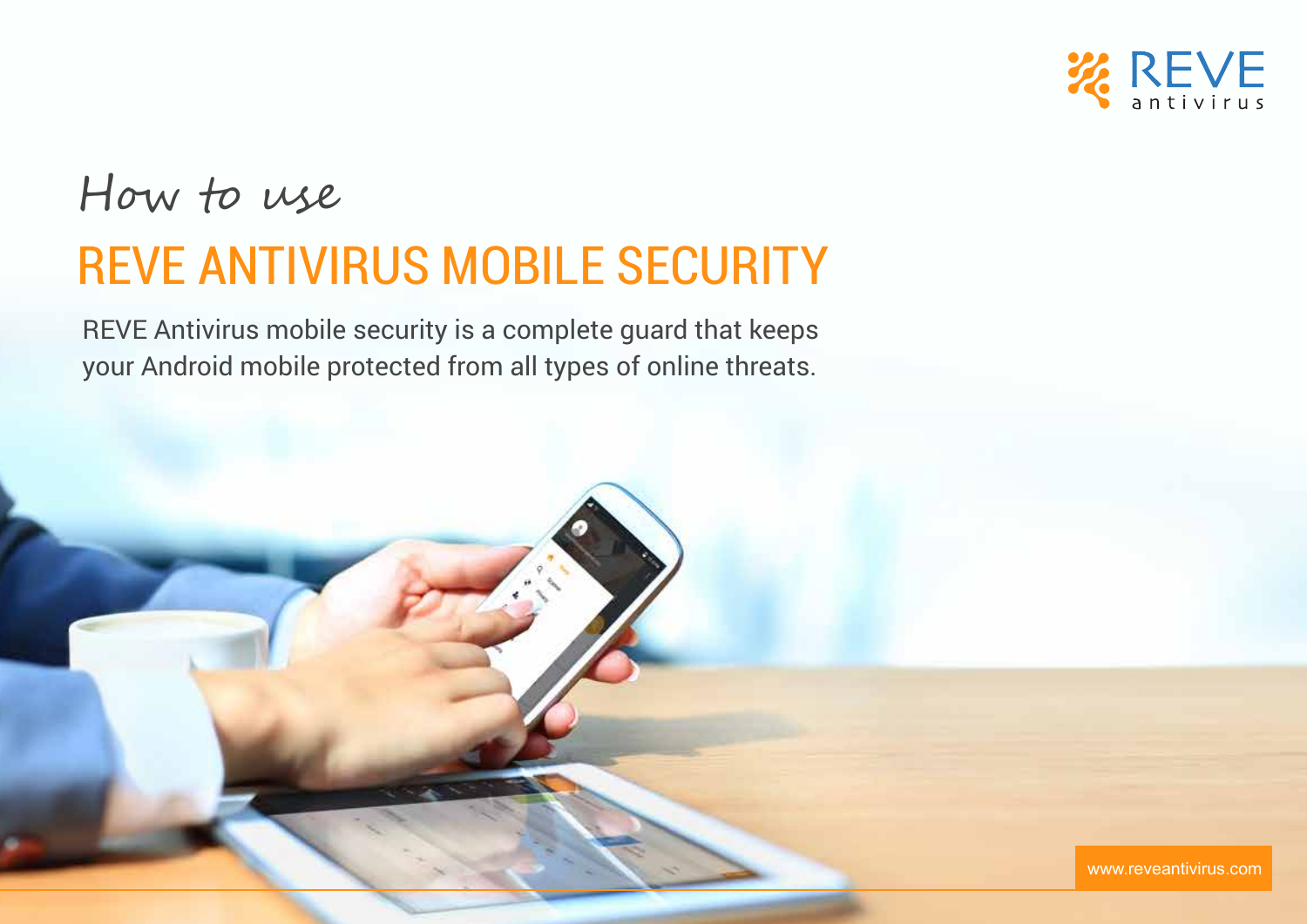#### DOWNLOAD



Download REVE Mobile Security from Google Play Store.



**INLYL**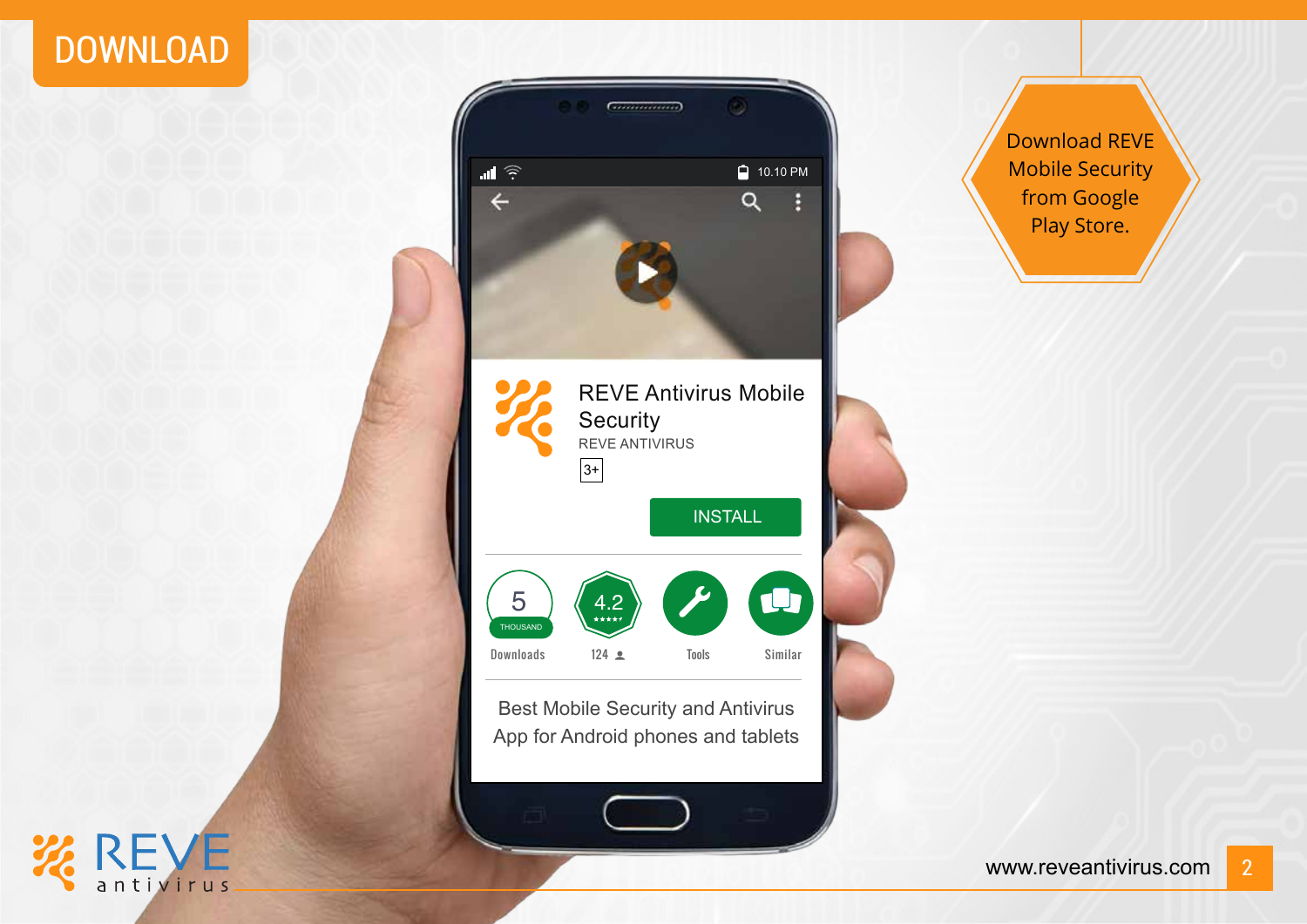#### REGISTER

#### $G$  and  $G$  and  $G$  and  $G$  and  $G$  and  $G$  and  $G$  and  $G$  and  $G$  and  $G$  and  $G$  and  $G$  and  $G$  and  $G$  and  $G$  and  $G$  and  $G$  and  $G$  and  $G$  and  $G$  and  $G$  and  $G$  and  $G$  and  $G$  and  $G$  and  $G$  and  $G$  and  $G$  a ۵  $10.10$  PM  $\blacksquare$ **WEVE** antivirus REVE ACCOUNT **REGISTRATION**  $\overline{\phantom{a}}$ NAME **EMAIL**  $\mathbf{a}$ PASSWORD  $\mathbf{a}$ CONFIRM PASSWORD I AGREE TO THE REVE ANTIVIRUS TERMS OF SERVICE AND PRIVACY POLICY SIGN UP

Sign up using your name, email and password.

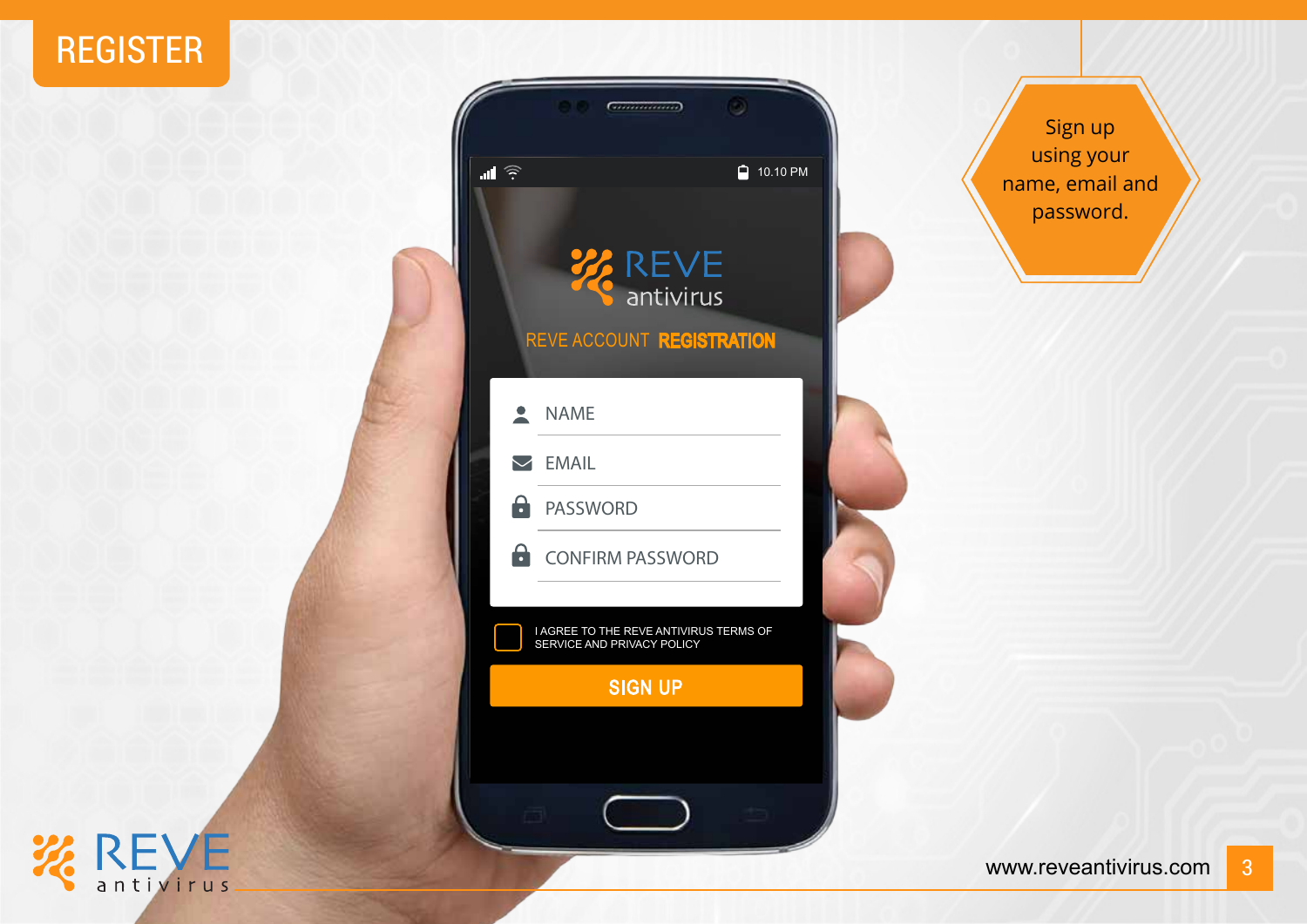LOGIN



Enter your registered email & password and tap the login button.

**ZEVE**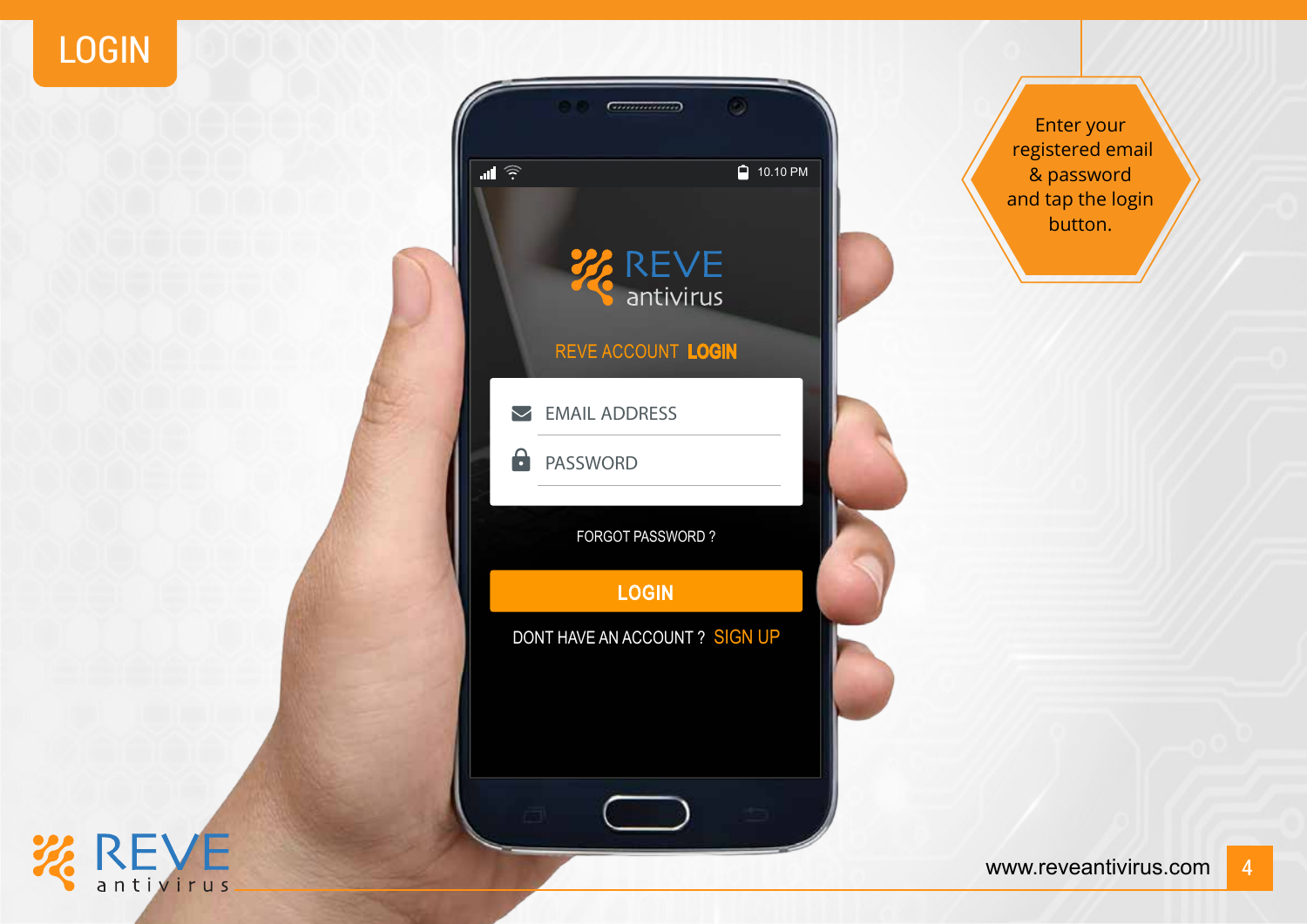#### **SCANNER**



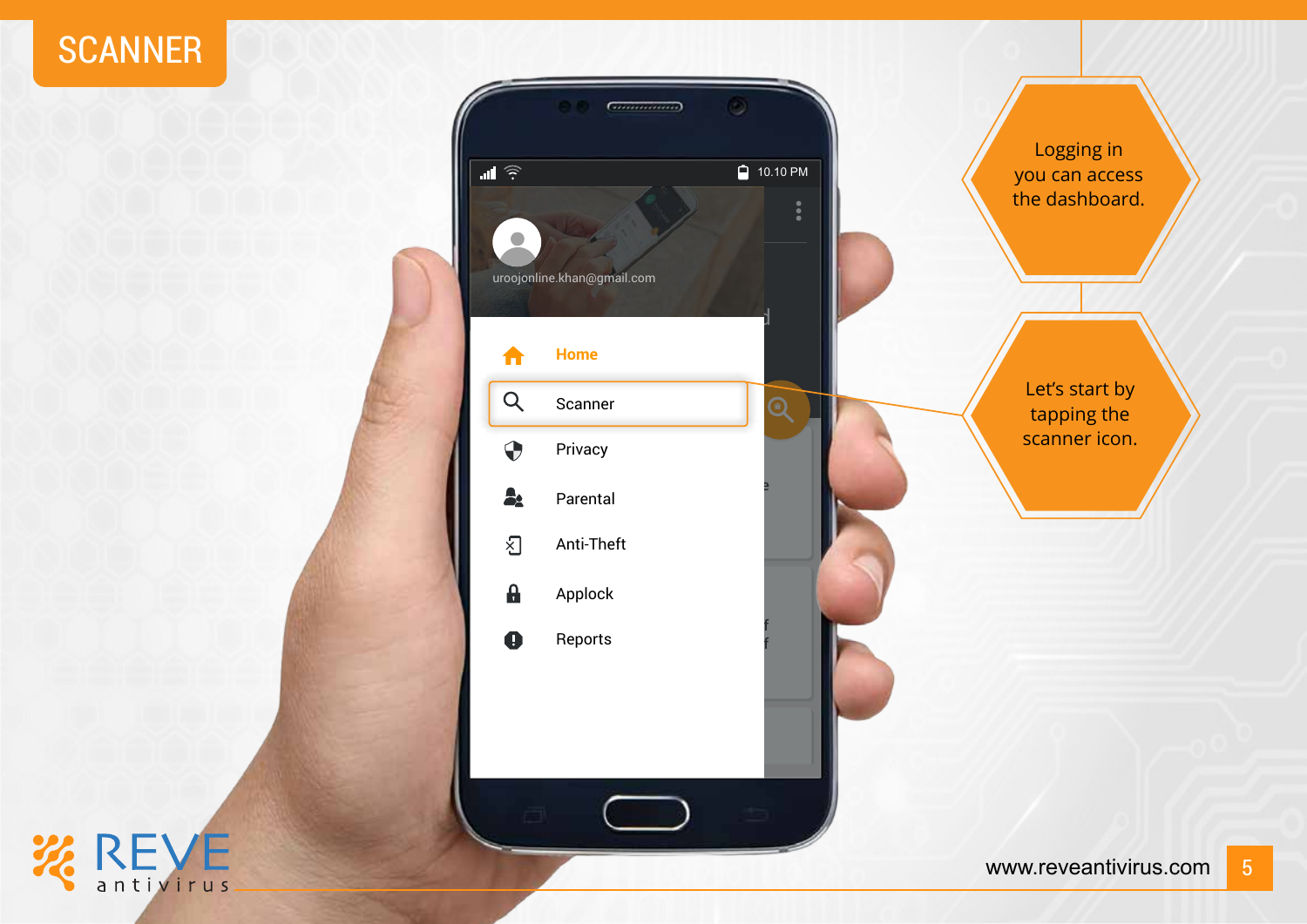#### **SCANNER**

**REVE** 



Phone Scanner allows you to scan mobile, SD card and apps for virus.

You can also scan any particular application tapping on 'Custom' button.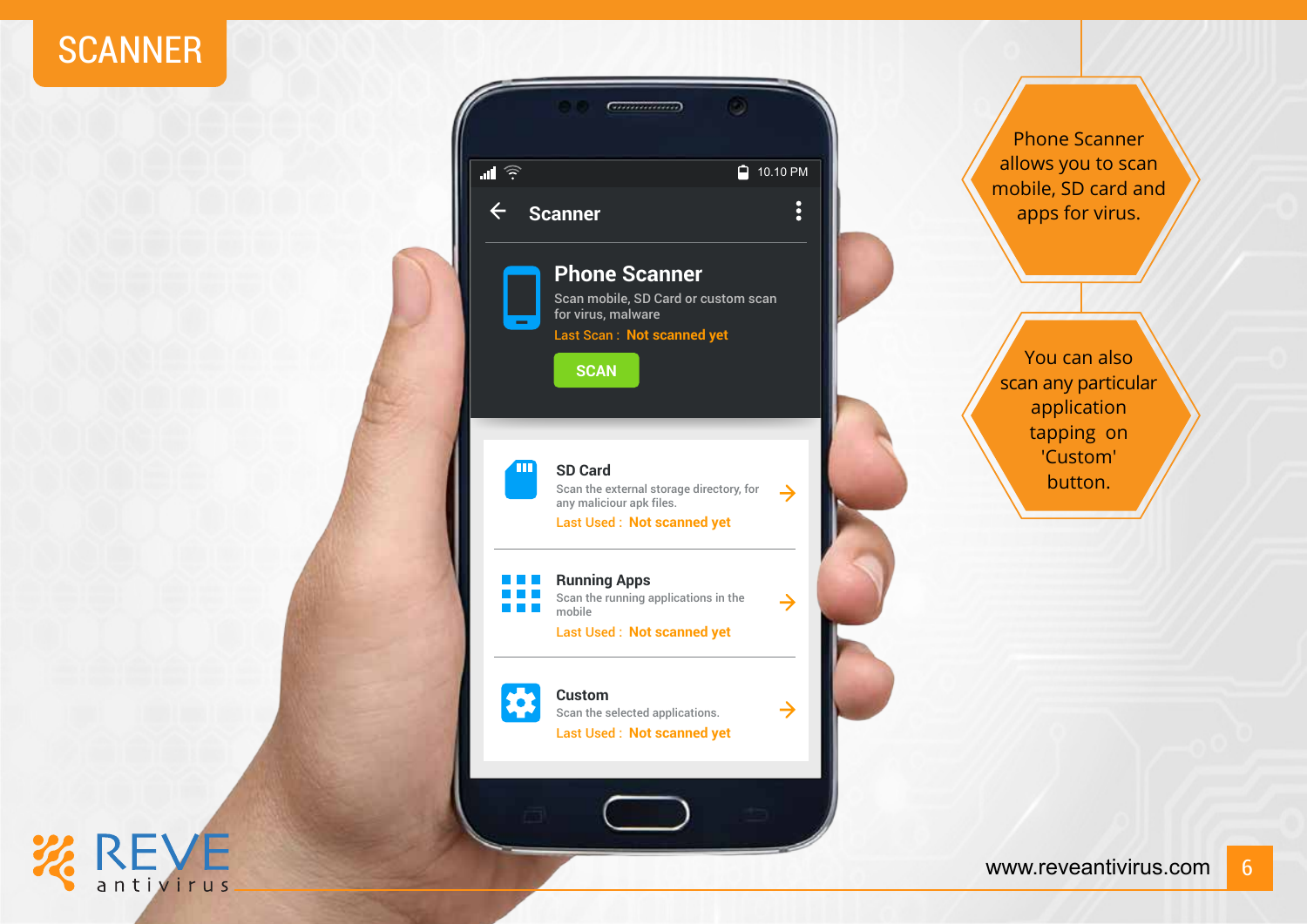

**ZEVE** 



The Phone Scanner scans to detect malware if any.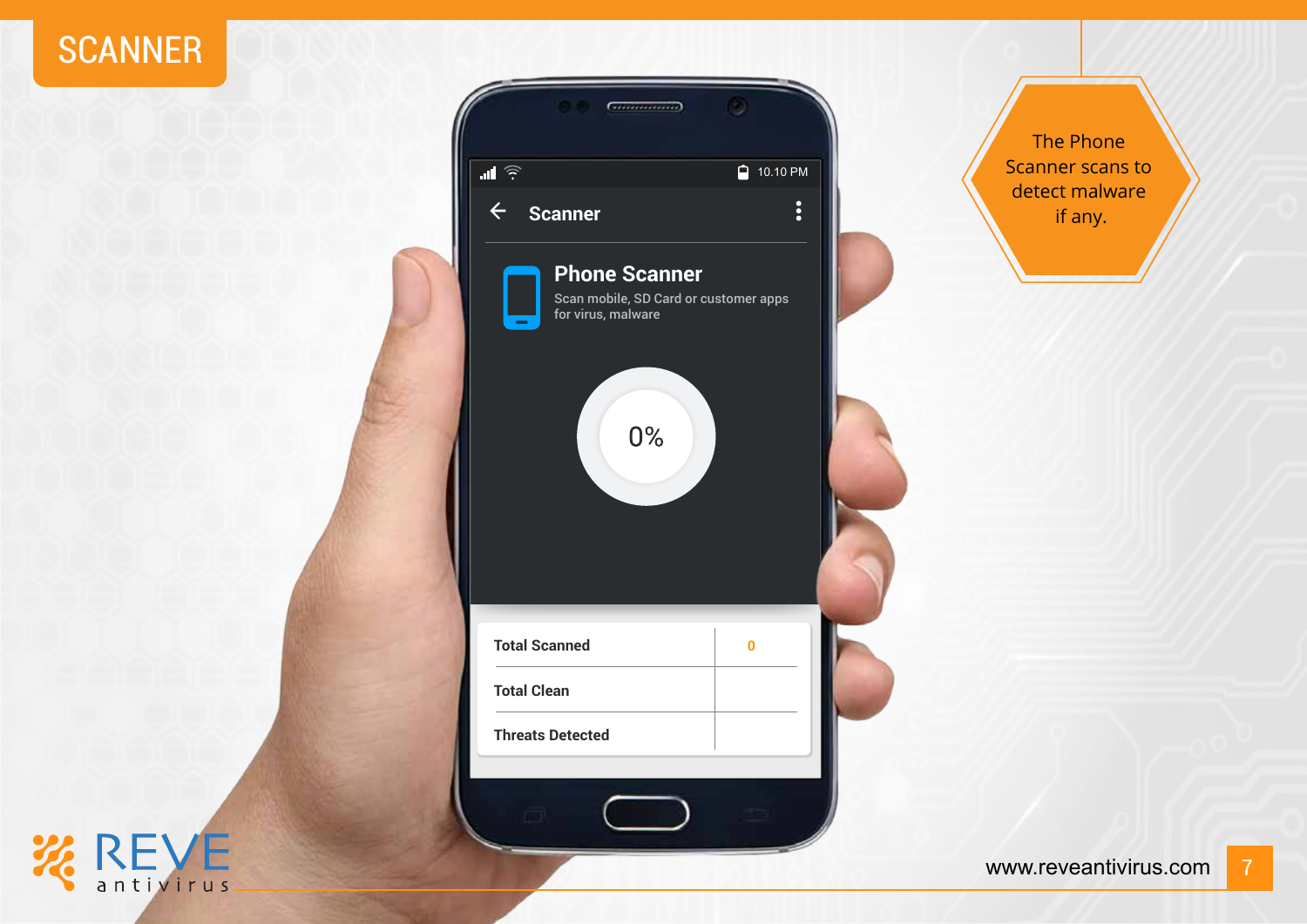#### PRIVACY ADVISOR



Privacy advisor lets you know what data your apps are accessing in the background.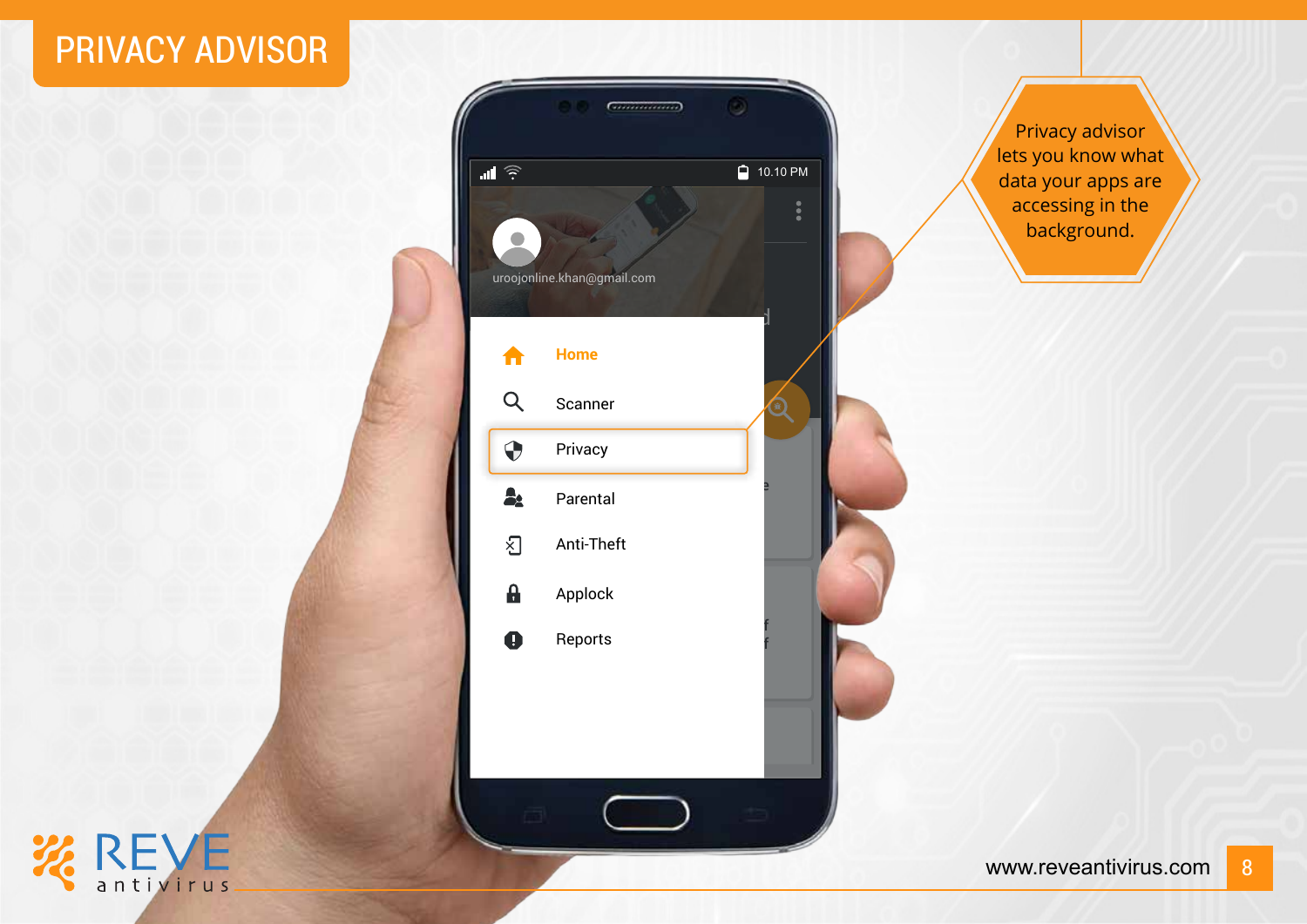#### PRIVACY ADVISOR

REVE<sub>antivirus</sub>



It displays complete list of installed apps along with their permission level.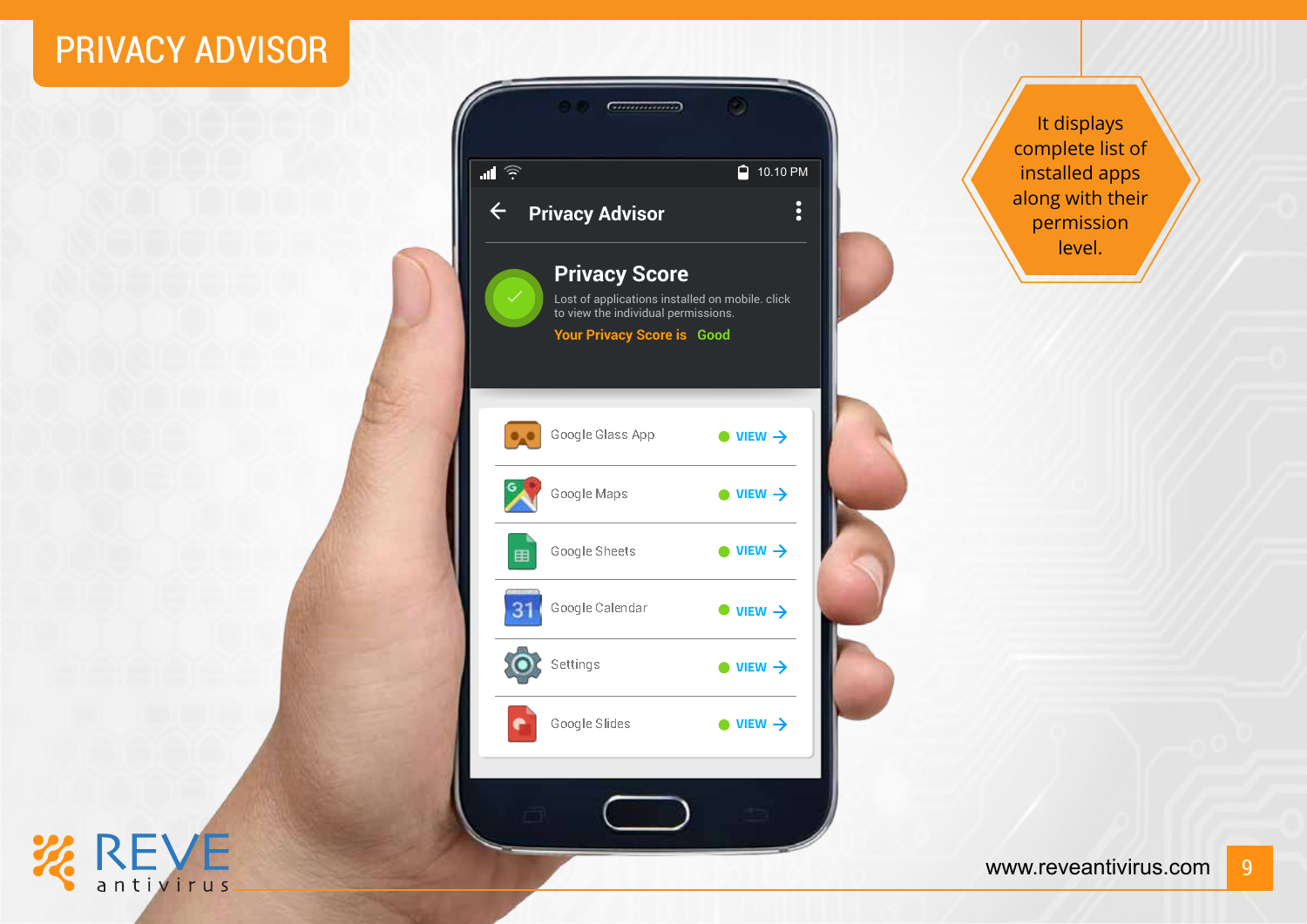#### PARENTAL CONTROL



Blacklist websites browsed on PC by your kids and monitor their internet usage.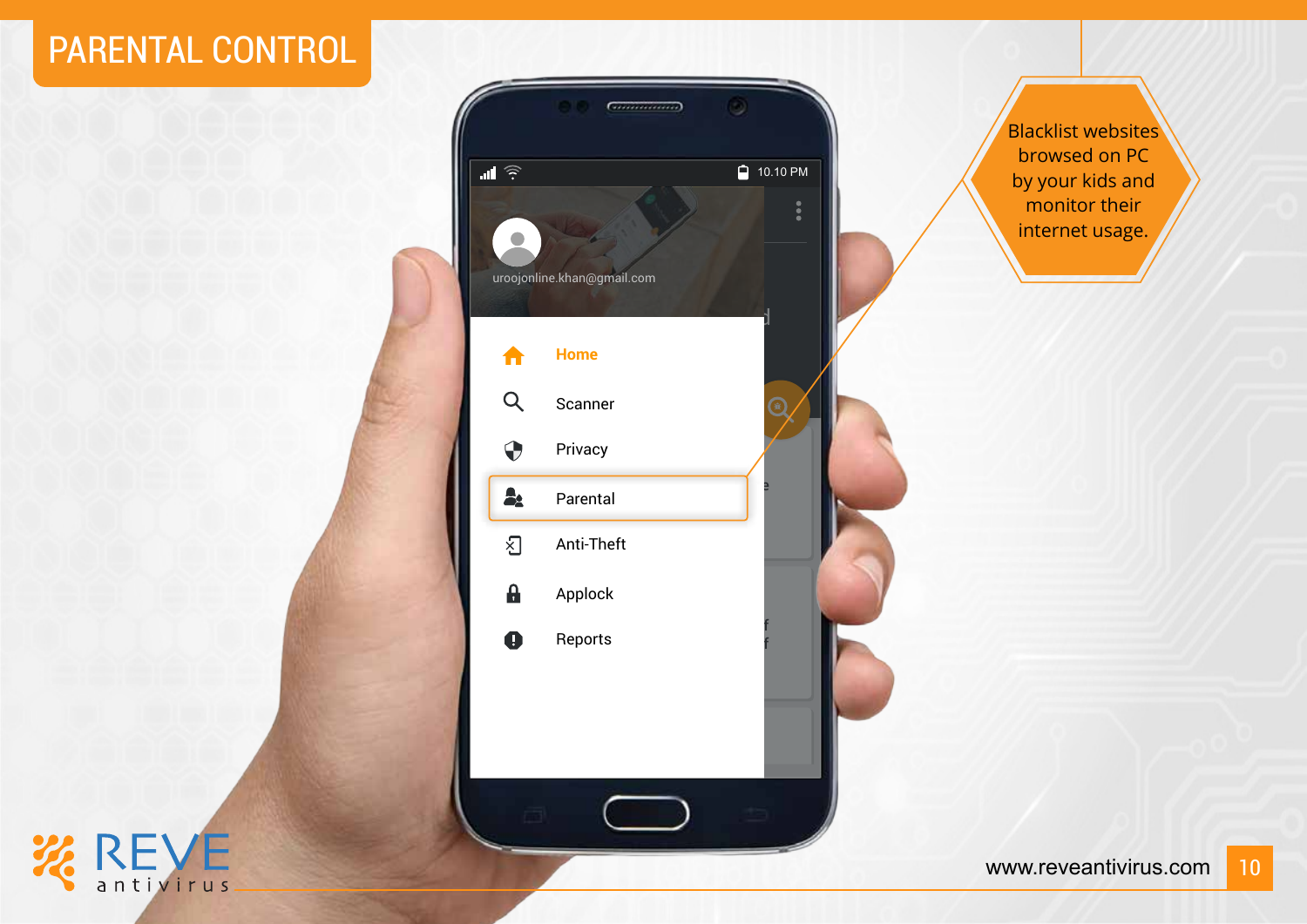### PARENTAL CONTROL

**KREVE** 

| <b>Communication</b>                                                                                                                     |                           |  |  |
|------------------------------------------------------------------------------------------------------------------------------------------|---------------------------|--|--|
| $\blacksquare$                                                                                                                           | ≏<br>10.10 P <sub>M</sub> |  |  |
| $\overline{\leftarrow}$<br><b>Web Categoty</b>                                                                                           |                           |  |  |
| <b>INSTRUCTIONS</b><br>Select the sebsite category, to block or monitor,<br>on your PC. Then click TICK button to save your<br>settings. |                           |  |  |
| WebProxy                                                                                                                                 |                           |  |  |
| Games                                                                                                                                    |                           |  |  |
| <b>Tabloids</b>                                                                                                                          |                           |  |  |
| Hate                                                                                                                                     |                           |  |  |
| Gambling                                                                                                                                 |                           |  |  |
| <b>Drugs</b>                                                                                                                             |                           |  |  |
|                                                                                                                                          |                           |  |  |
|                                                                                                                                          |                           |  |  |
|                                                                                                                                          |                           |  |  |

You can block websites based on categories like 'Adult', 'Gambling', 'Dating', etc.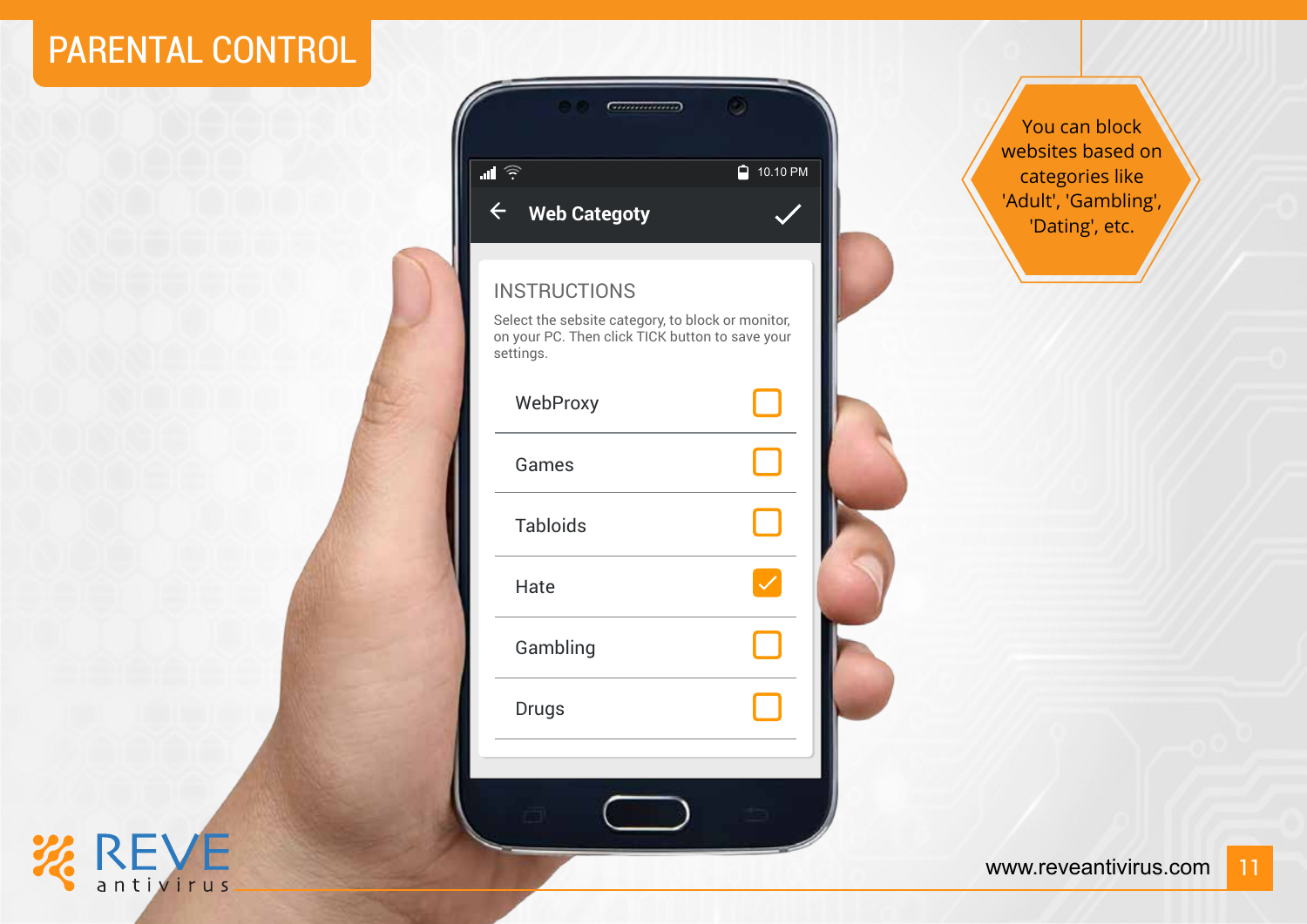#### PARENTAL CONTROL





#### Configue Time Settings List of time based blocking enabled for the user.

 $+$ 

Friday 00:00 - 23:59

Friday 18:55 - 18:59

Saturday 00:00 - 23:59

Saturday 12:20 - 12:46

Time settings allow you to set particular days & hours for internet usage of your kids.

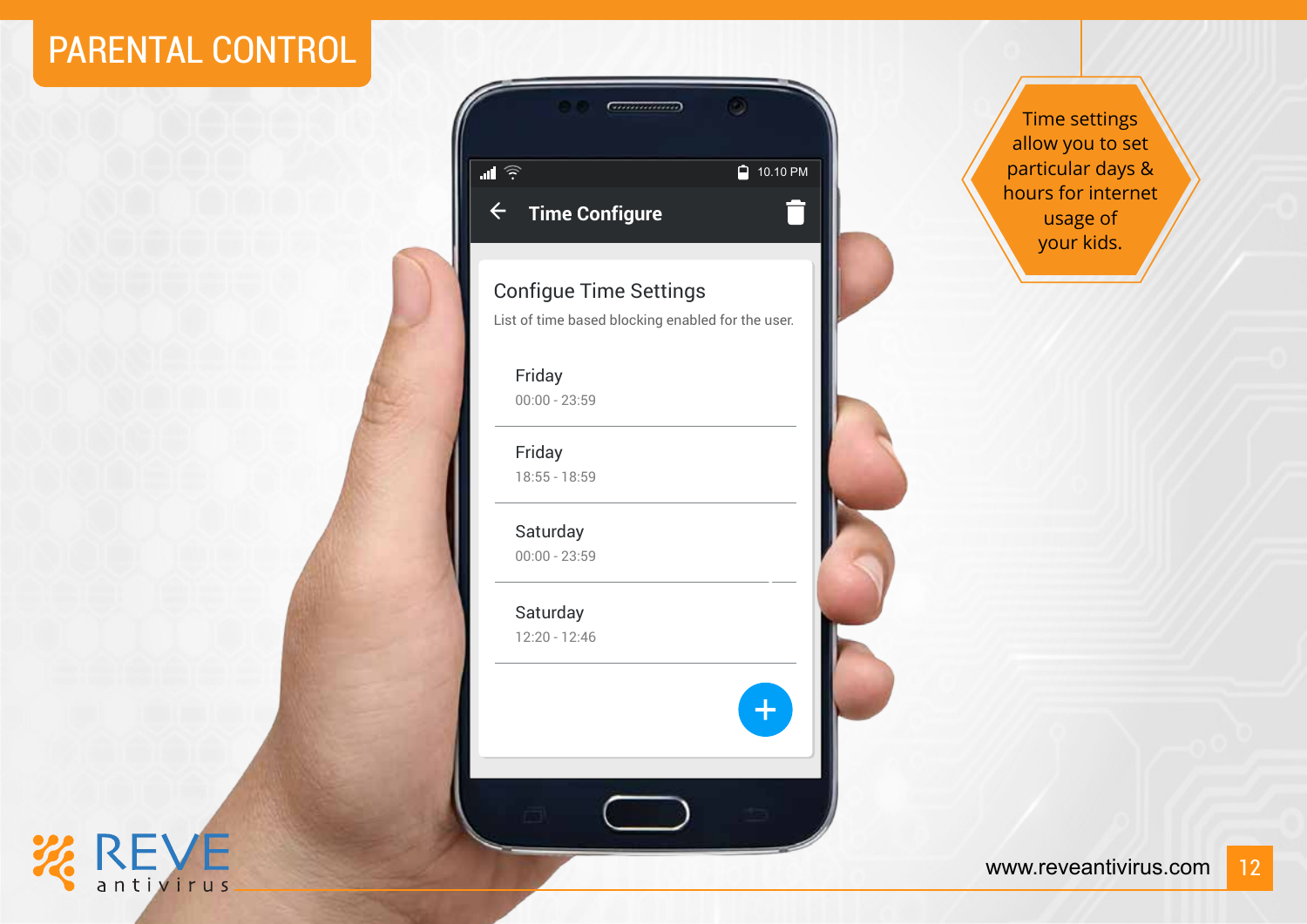#### ANTI-THEFT

**ZEVE** 



Anti-theft feature protects the data of your mobile when lost or stolen.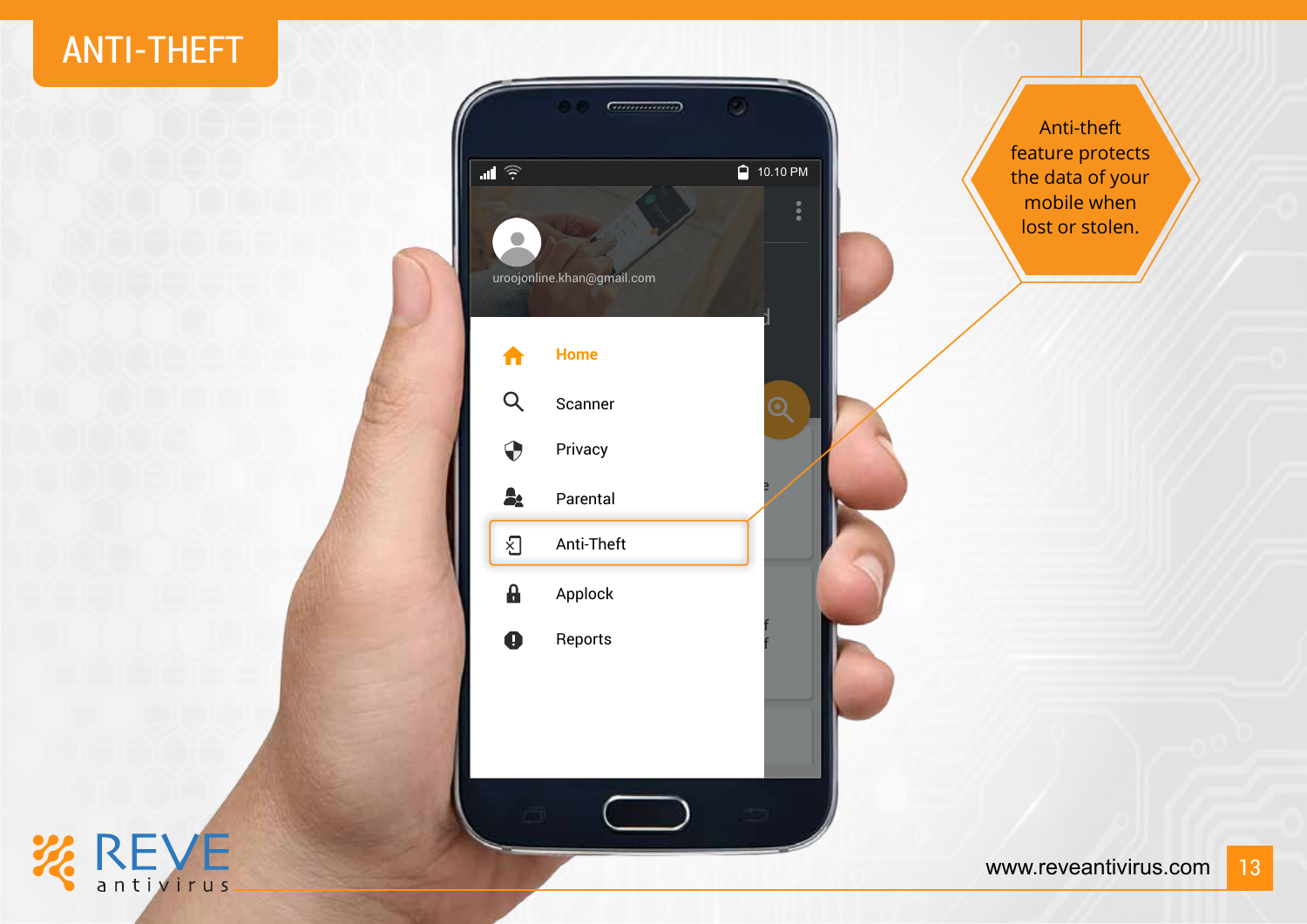#### ANTI-THEFT



Lock the device and wipe data in case of theft sending a pre-defined SMS from a trusted number saved on the app.

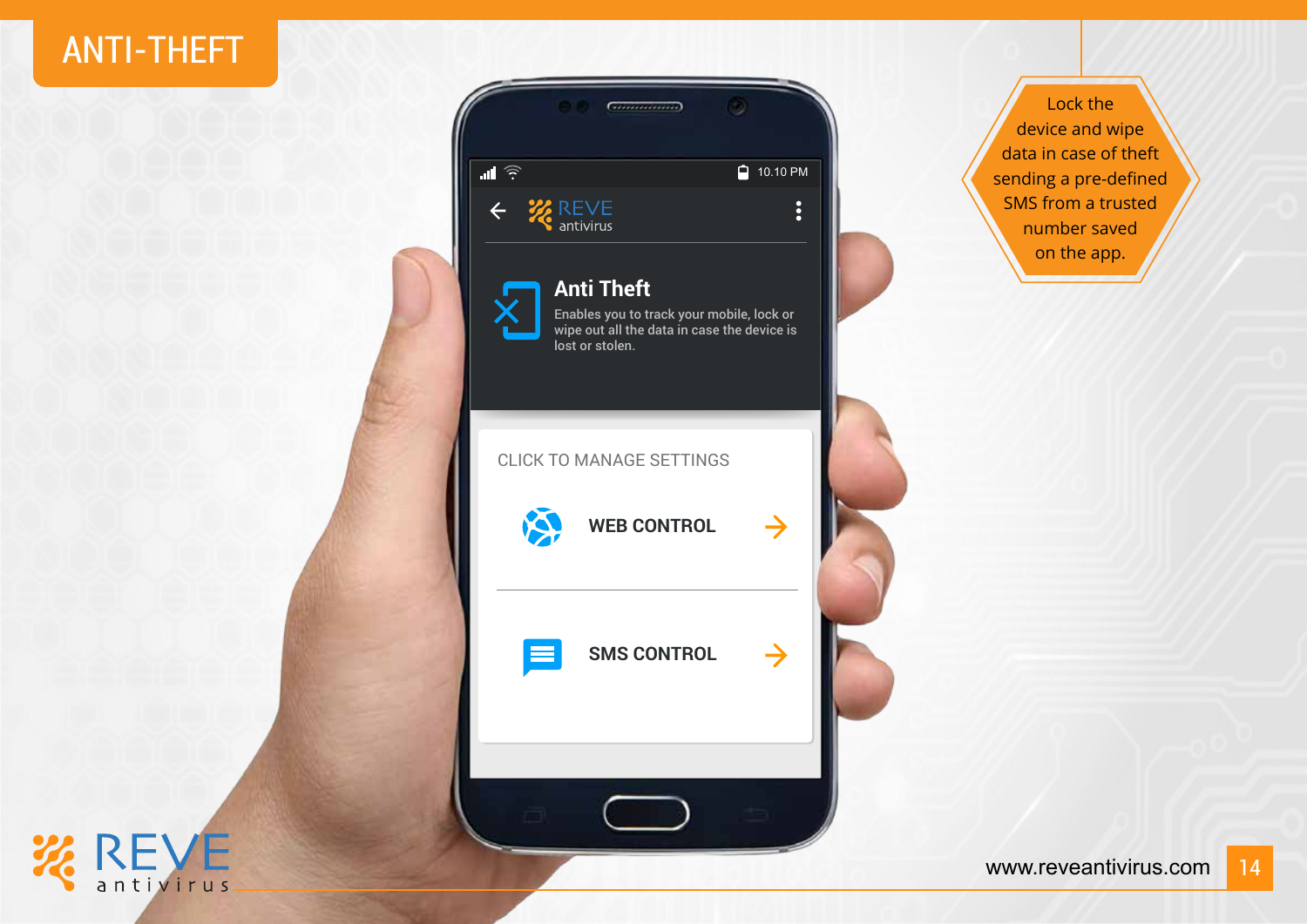#### APPLOCK

**ZEVE** 



Protects your privacy by helping you lock installed apps using a password.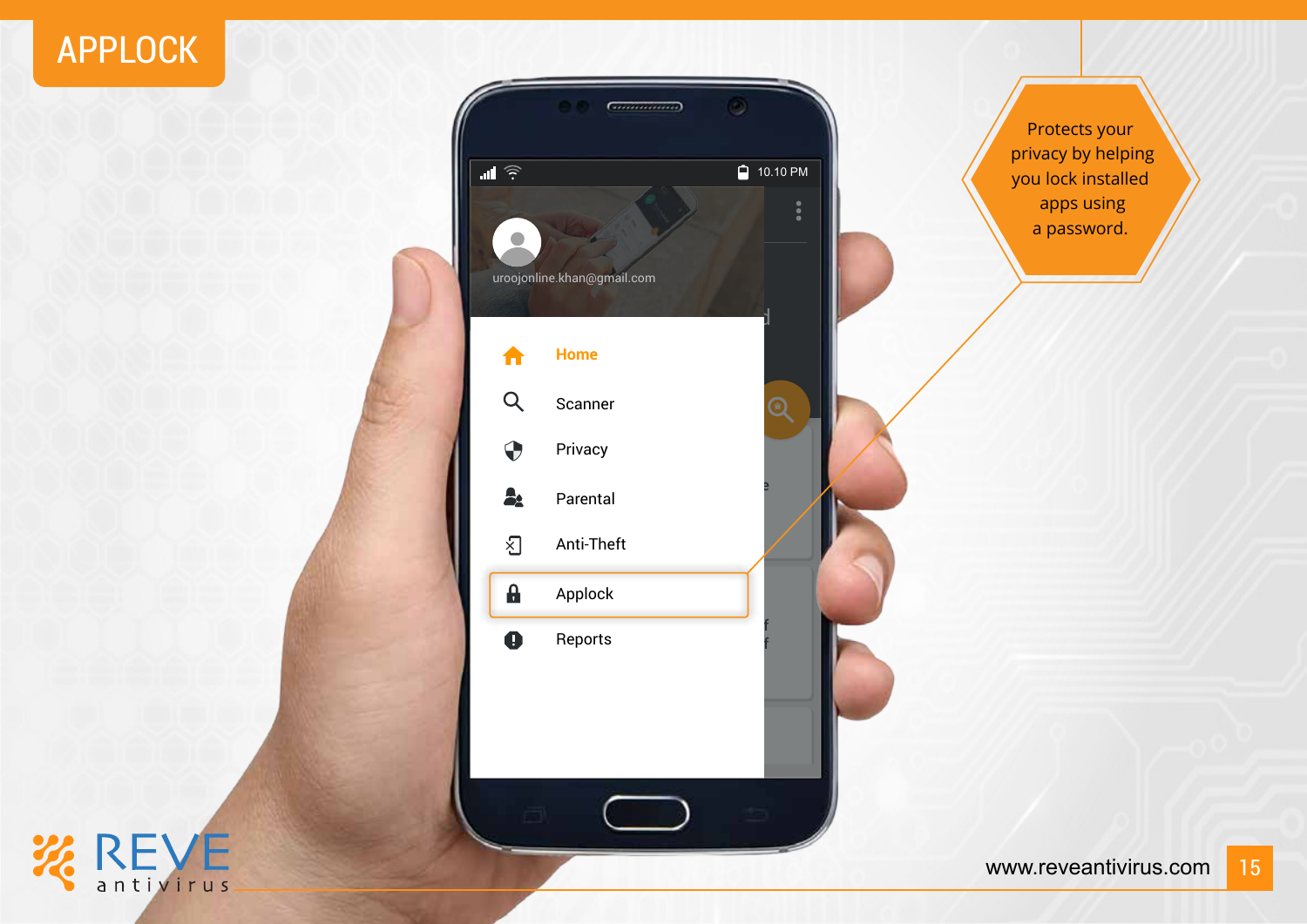### APPLOCK



| $\blacksquare$      |                                                                                                       | Ĥ<br>10.10 PM  |  |
|---------------------|-------------------------------------------------------------------------------------------------------|----------------|--|
| $\leftarrow$        | <b>Applock</b>                                                                                        | $\ddot{\cdot}$ |  |
|                     | <b>INSTRUCTIONS</b>                                                                                   |                |  |
| the top right icon  | Click the toggle switch button to lock or unlock<br>your applications. To access other settings click |                |  |
| Important           |                                                                                                       |                |  |
|                     | App install/unistall                                                                                  |                |  |
|                     | Google Play Store                                                                                     |                |  |
|                     | Settings                                                                                              |                |  |
|                     | Google Maps                                                                                           |                |  |
| <b>Applications</b> |                                                                                                       |                |  |
| ojura               | Ajura                                                                                                 |                |  |

Clicks photo of anyone who tries to enter the wrong password 3 times.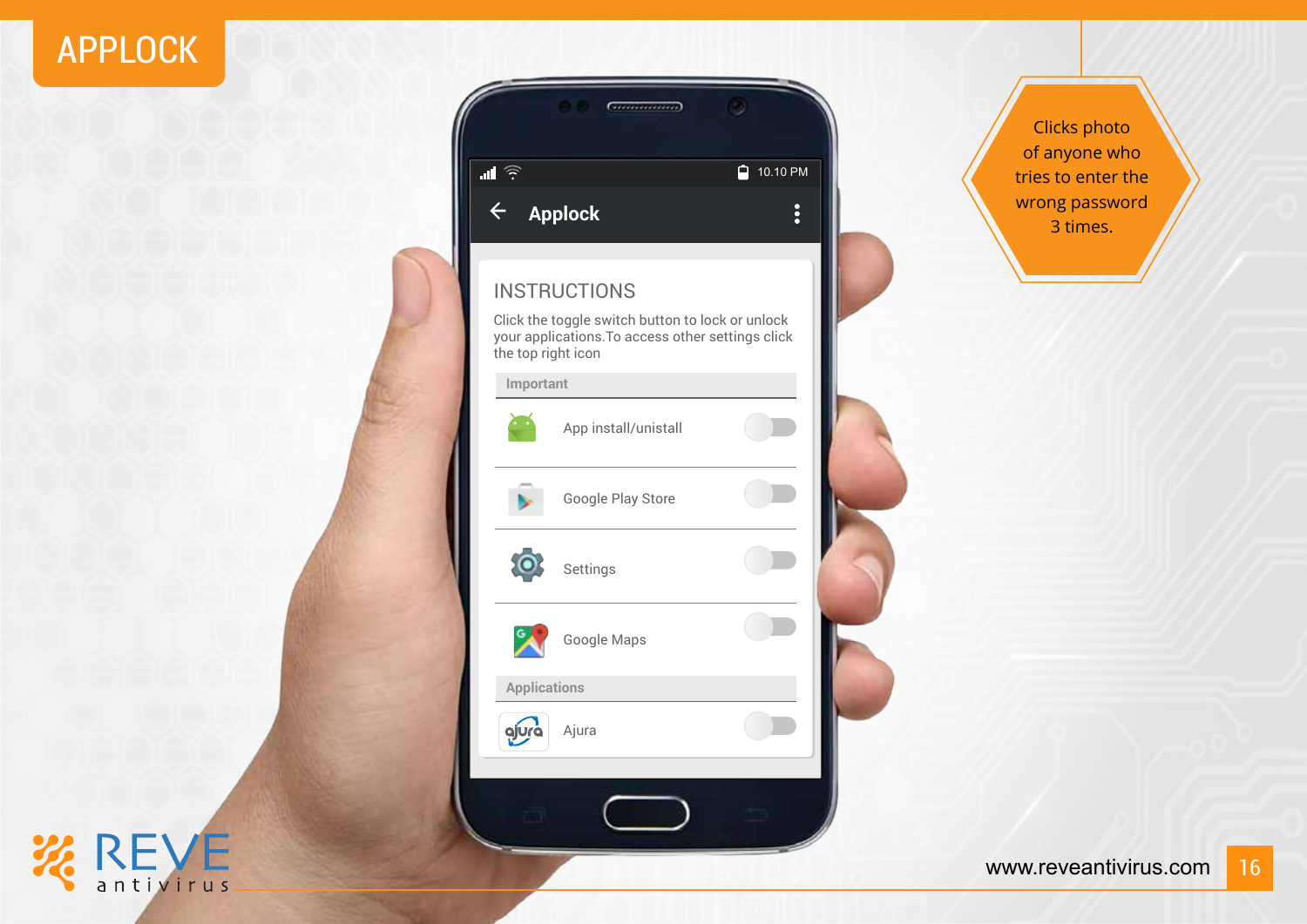#### REPORTS



Reporting feature gives you the complete status report of your PC.

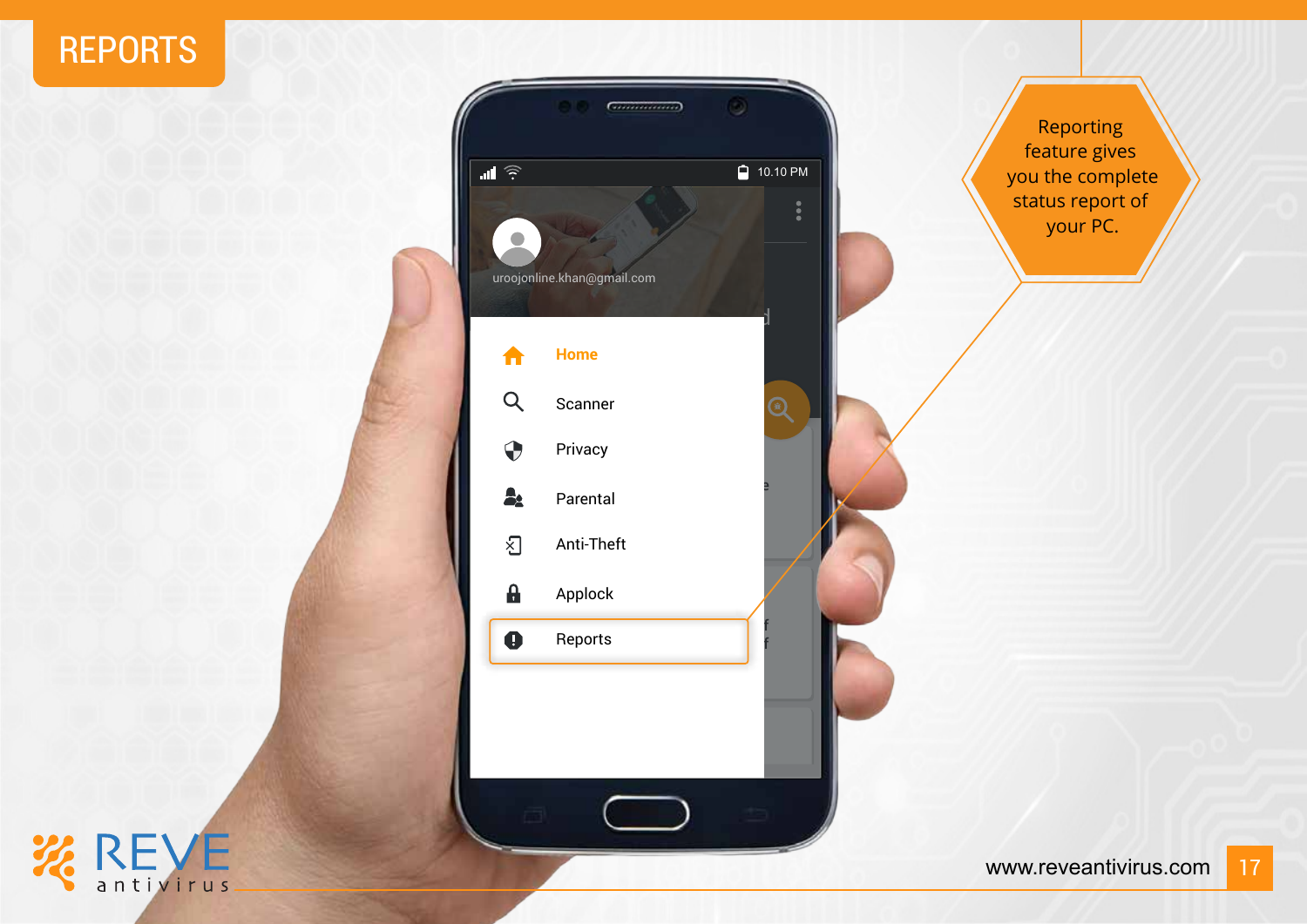#### REPORTS

**ZEVE** 



| <b>Mobile Reports</b>   | <b>VIEW</b> |  |
|-------------------------|-------------|--|
| <b>LAST SCAN REPORT</b> |             |  |
| <b>Apps Scanned</b>     | ĥ           |  |
| <b>Clean Apps</b>       | 6           |  |
| <b>Threats Detected</b> |             |  |
|                         |             |  |

Tap on 'Reports' to view detail report of scanned files, infected & quarantined.

You don't have any device registered with this user.Go to account section to add user to this

 $\ddot{\cdot}$